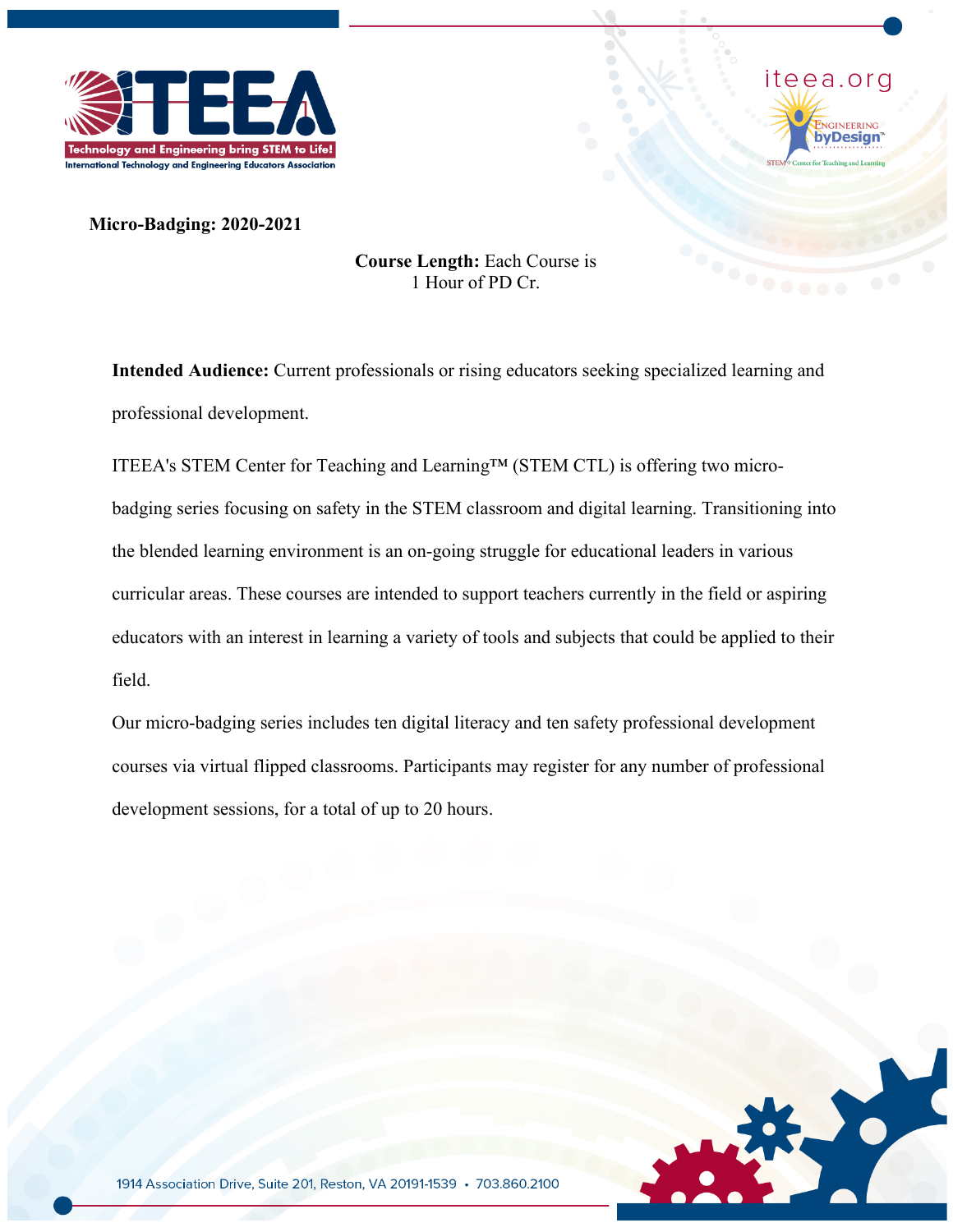**September 1, 2020:** Effective Online Teaching: *Learn Best Practices When Teaching Online.* This digital literacy micro-badge course is intended for current professionals and future educators seeking to implement new strategies when teaching online. Participants will read and summarize articles with topics in the areas of effective and active learning. This course will also have participants analyze a portion of text from a current lesson to determine the readability level to compare with the intended audience level.

### **October 1, 2020:** Technology Use vs. Integration: *An Evaluative Model to Measure the Effectiveness of Technology Use/Integration in the Classroom.*

This course is design for current educators and students who are interested in using effective technology in the classroom. Participants will discuss technology use versus technology integration and be provided with resources to effectively integrate technology in their classroom. Participants will also reflect on past or current usage of integrated technology. This session will look at and explain a model to be used to examine data associated with technology usage.

# **November 1, 2020:** Ethics with Computer Science and Coding: *Discover a Set of Moral Principles that Cover Common Issues with Computer/Technology Usage.*

This micro-badge session is intended for future educators and current instructors who teach a course that utilize computers or various technology. This session will provide resources for various curricular courses such as, AP Computer Science or a STEM course that would require computers. This course will have participants read and reflect on an article to identify areas of concern and implement a new guideline or strategy for an ethical learning environment. Participants will then create a contract that can be used by students in their course.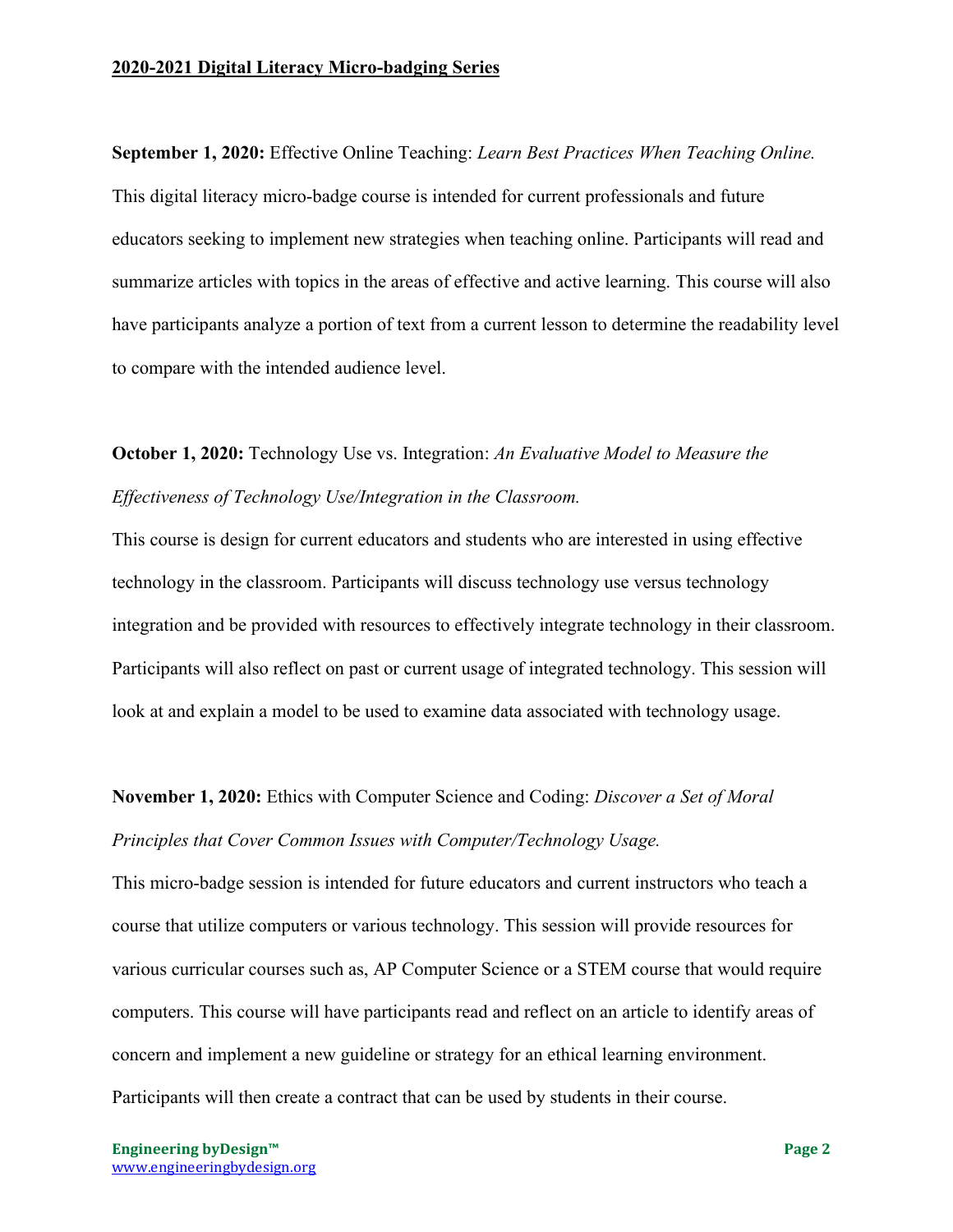**December 1, 2020:** Best Practices When Delivering Online Content: *Best Practices When Delivering Online Content: Engage in Ways to Deliver Online Instruction Effectively.*

This micro-badge course is designed for teachers to effectively engage students with the use of digital tools. In this course you will reflect on difficulties associated with teaching or delivering online instruction and brainstorm new engaging strategies. This course will introduce a variety of digital tools to use to transform in class lessons to suite the online environment.

# **January 1, 2021:** The Flipped Classroom: *Learn Cutting Edge Ways to Effectively Use Tools in the Classroom in a Collaborative Environment.*

This micro-badge session is intended for any teacher to apply a flipped classroom to their lessons. Participants will brainstorm and discuss what a flipped classroom looks like and what pros and cons might become a result of this instructional method. The steps in order to implement a flipped classroom and additional resources will be available to help tailor to specific curriculum. Participants will then use brainstormed strategies, steps, and learned tools, to record a lesson using the flipped classroom approach.

# **February 1, 2021:** Blended Learning Tools for Teachers and Students: E*ngage in an Educational Style Enabling Students to Learn in a Hybrid Online/Traditional Environment* This course is designed for teachers wanting to effectively blend online learning. Participants will discuss various learning environments from hybrid to traditional and how to incorporate blended learning. Participants will then use a tool from provided resources to practice and demonstrate a blended lesson.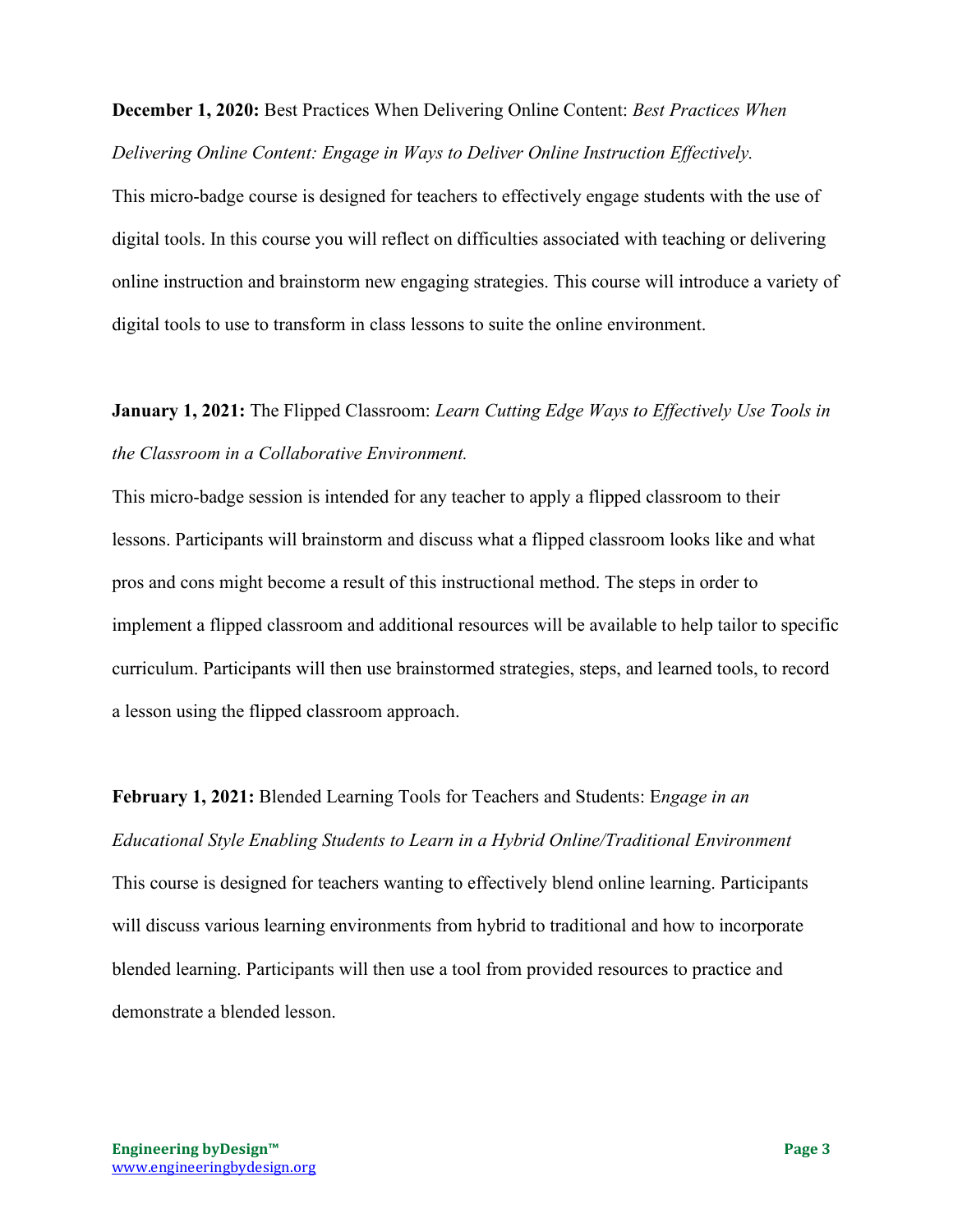# **March 1, 2021:** Video Integration: *Learn Different Strategies/Tools to Use Videography and Multimedia to Engage Students in Learning.*

This digital literacy micro-badge session is designed for future educators and current professionals who want to incorporate more video strategies in their instruction to better engage students. In this course, discussions and resources are provided for participants to practice with various multimedia and video tools to recreate a previous lesson.

**April 1, 2021:** Augmented Reality and Virtual Reality: *Learn How to Interact with Digital Data/Tools within the Real World via Applications.*

This course is intended for educators to implement new tools to effectively blend digital applications to enhance student learning. This course is also intended for anyone interested in learning more about Augmented Reality and Virtual Reality and will provide the tools to help integrate into lessons. This session will have attendees examine how to interact with digital data to use to help enhance student achievement through augmented and virtual reality tools.

**May 1, 2021:** Creative Assessment and Literacy Tools to Enhance Learning: *Don't Forgot to Annotate, and be Creative with Assessing your Students! Learn to Use Different Assessment Tools While Documenting in Proper Formatting.*

This micro-badge session is designed for anyone wanting to use a variety of assessment strategies, especially for online instruction. This course will allow participants to discuss and compare previous assessment strategies with provided new assessment ideas and tools. This course will also have participants create or use a previous lesson to design and implement a new way to assess students while teaching online or in a hybrid environment.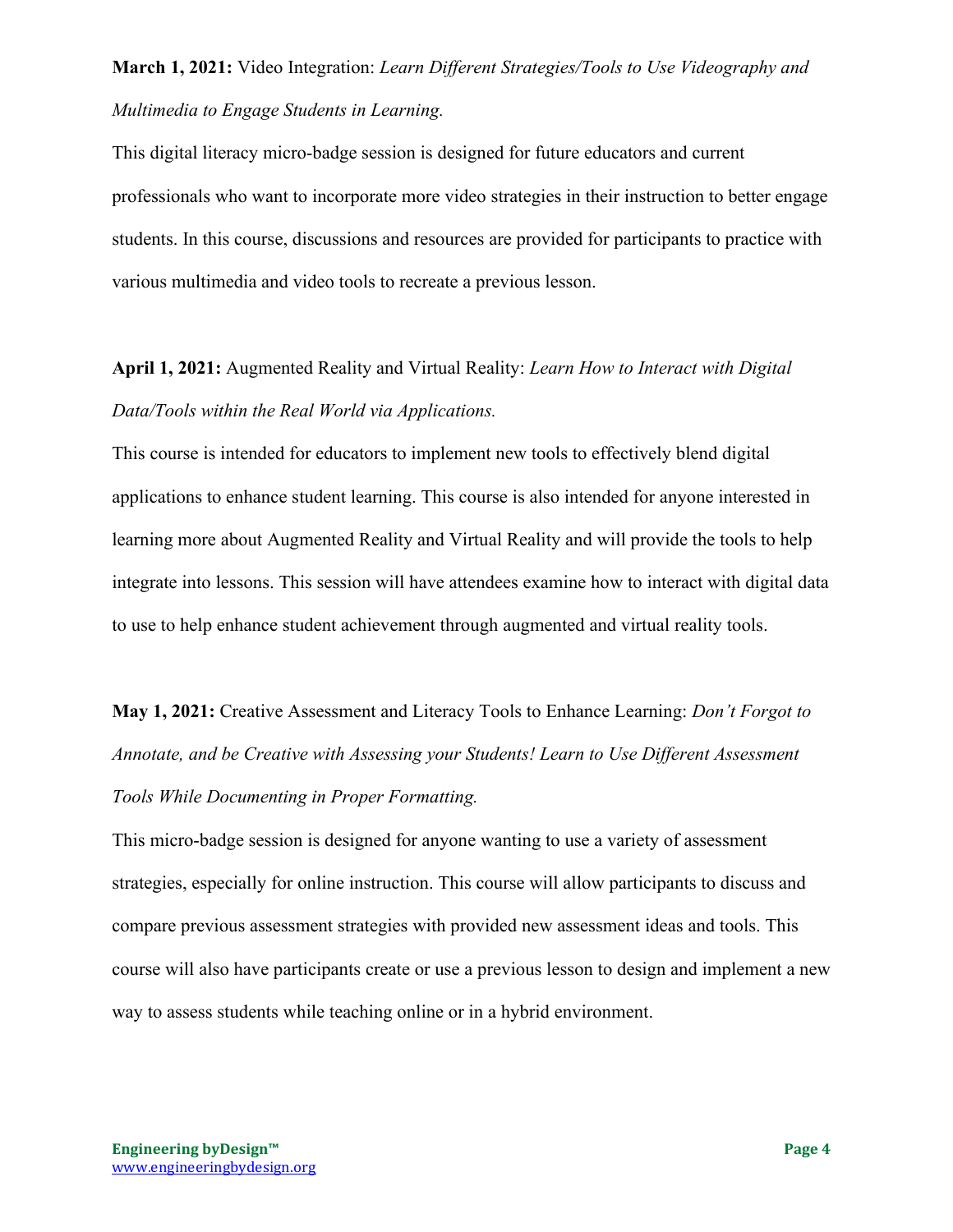# **June 1, 2021:** Computing Technology Innovation: *Learn Creative Ways to Benefit the Students through Changing the Way we Use Technology for the Greater Good!*

This micro-badge session is designed for anyone interested in learning about computing technology and educators to learn about their current technology use in the classroom. This course covers topics of technology, innovation, and computing and will provide the participant with resources they can practice and implement in their own classrooms and via virtual instruction.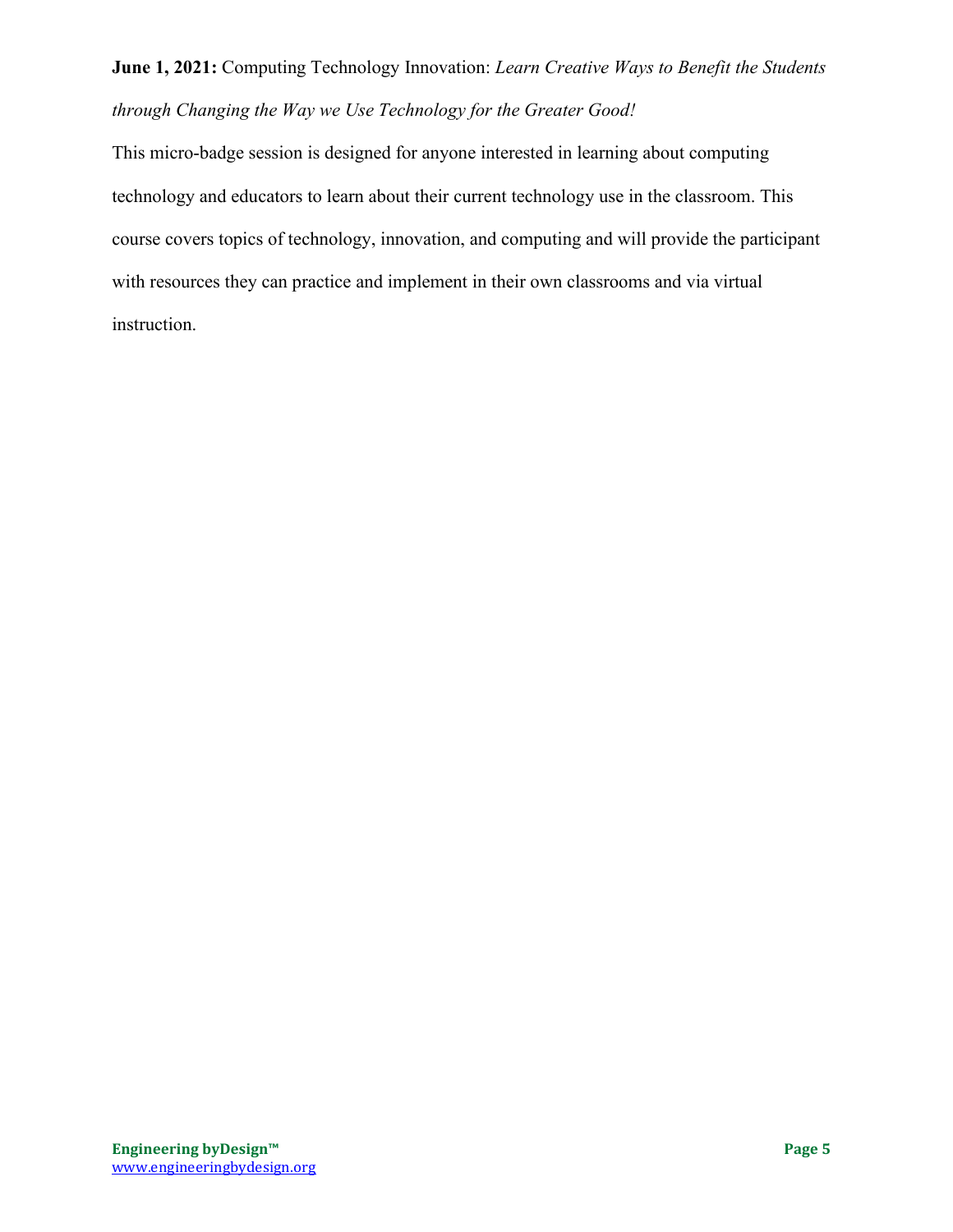#### **2020-2021 Safety Micro-badging Series**

**September 1, 2020:** General Safety Topics in STEM Education: *Examining the progress of safety in STEM education and reviewing ten recommendations for a safer school year.* This safety micro-badge course is geared towards current education professionals and students interested in implementing and ensuring a safe STEM environment. General safety topics specific towards STEM education will be discussed as well as what it would like to prepare students to be STEM literate if students were not introduced to safety as a core component of instruction. During this course, you will have the opportunity to reflect on your current laboratory rules and re-develop more focused safety rules to be implemented for your course.

### **October 1, 2020:** Safer Lab Design and Maintenance: *A well-maintained lab is a safer lab. Explore strategies to involve students in laboratory maintenance.*

This course is designed for any student or current professional interested in maintaining a safer lab environment. This course introduces common problems in a laboratory classroom and encourages discussions regarding classroom spaces in the K-12 STEM education. During this course, you will examine correlations between laboratory spaces and accident rates and design a Lab Safety Checklist to implement in your own class.

#### **November 1, 2020:** Chemical Safety: *Fostering a culture of STEM lab chemical safety.*

This safety micro-badge session will introduce students and professional educators to a culture of chemical safety. Articles and discussions will include how teachers and instructors notify others and instruct with proper usage of chemicals, how to effectively clean common items in a STEM lab, and how to implement society guidelines. In this course, you will review OSHA and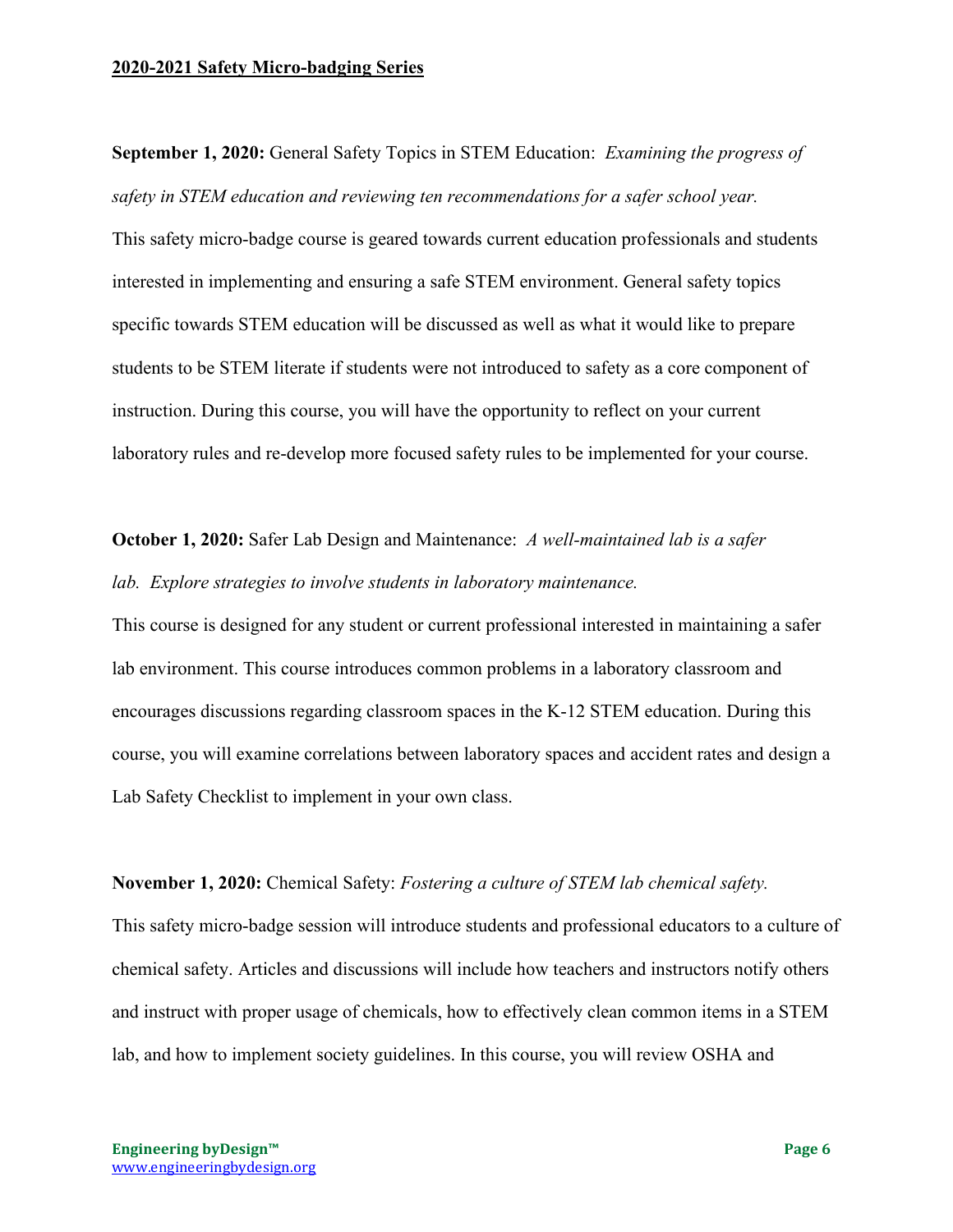American Chemical Society guidelines and reflect to apply these guidelines to develop a safe lab with rules for your students to follow.

### **December 1, 2020:** 3-D Printing Safety: *Can 3-D printers cause harm?*

This course is for anyone who currently uses 3D printers or those who have the likelihood of working with one in the future. This session includes various articles discussing proper equipment usage, safety, and health concerns. In this session, participants will discuss tradeoffs and learn how to minimize risks associated with 3D printing.

**January 1, 2021:** The Work Permit System; Safety in the Workplace (focus on workplace readiness): *Holding students accountable for their actions.*

This session is designed for current educational professionals and future instructors with a goal of effectively engaging students during safety instruction in the classroom. This course will have participants reflecting and discussing the need for safety instruction in STEM education and showcase innovative strategies for more engaging safety instruction to allow for more student ownership.

# **February 1, 2021:** Safety in the Robotics Lab: *From drones to battle bots, students build the most ingenious things but, is safety a concern?*

This safety micro-badge course is designed for those with an interest in robotics or anyone who currently instructs a robotics course. This class will have you read and review risks associated with robotics, specifically drone usage. Participants will review OSHA's Industrial Robots and Robot System Safety standards and be provided additional resources in order to create rules specific to the intended robotics course taught.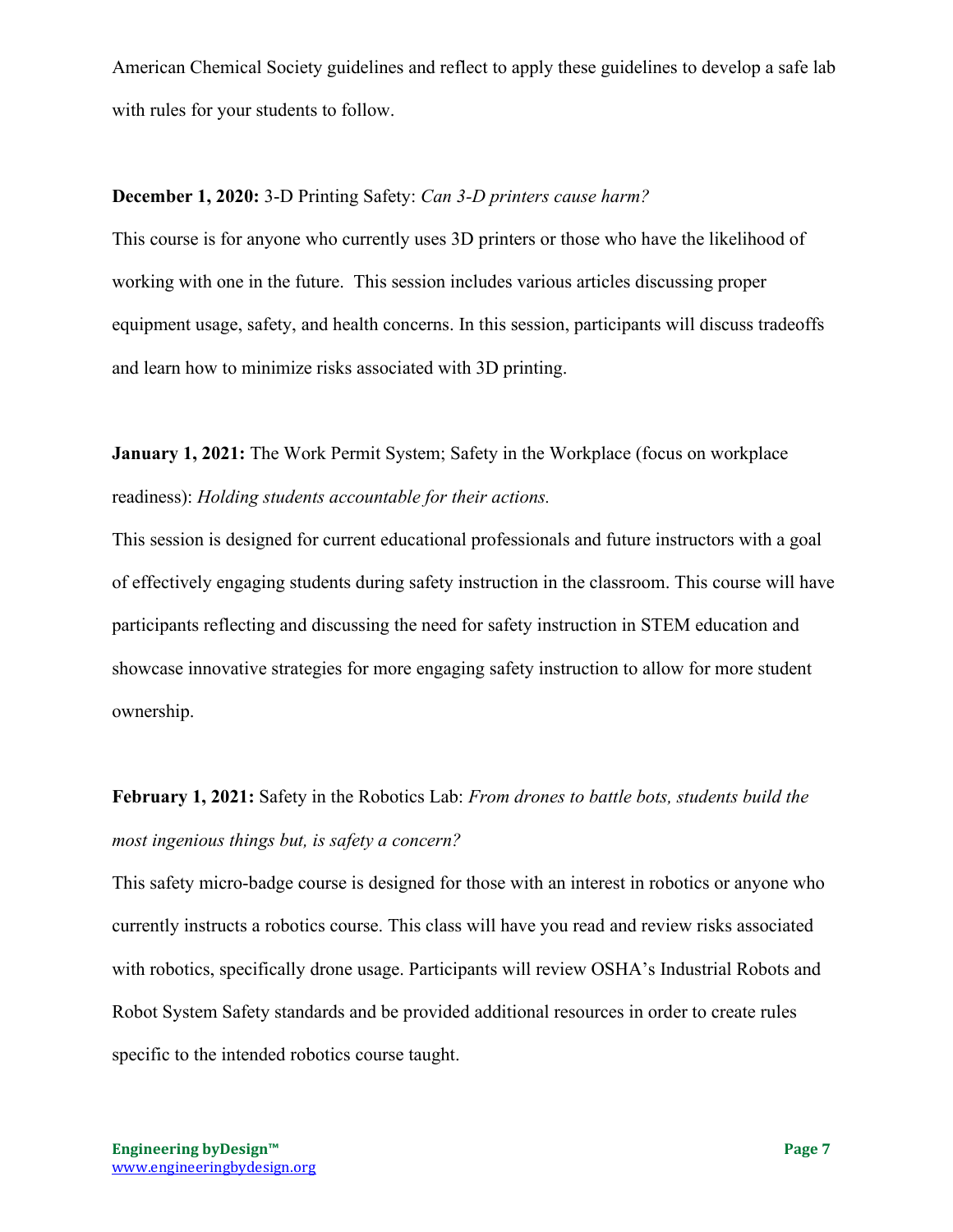# **March 1, 2021:** Handheld and Portable Tools: *Enhancing technology and engineering in STEM classrooms; exploring safer tool usage.*

This course is designed for students and professional educators interested in familiarizing themselves with handheld power tools and implementing these tools safely in the classroom. This course will offer tips on proper tool usage including guidelines and instructional resources. Participants in this class will review, discuss, and share a tool, chosen by choice, with the goal to develop safety guidelines to implement in the classroom.

# **April 1, 2021:** Large Power Tools: *EbD course safety videos, hand and power tool guidelines, and more!*

This micro-badge safety course is intended for anyone who currently works with large power tools or anyone interested in using these tools. Participants in this course will receive an overview of large power tools and be provided additional resources to help guide educators with usage in their classroom. This course will have you review tool and machine safety guidelines developed by Cornell University and various articles to complete a Tools Lab Safety Checklist use in your class.

# **May 1, 2021:** Safer Makerspaces (focus on interdisciplinary considerations): *Building in safer practices from the beginning.*

If you are interested in converting your classroom to a makerspace or STEM Lab this safety course is intended for you. This course will introduce the steps needed to convert your classroom into an effective lab space while taking into consideration proper design, safety, and liabilities. Participants in this course will review various articles consisting of safe equipment usage in nontraditional classroom spaces and then create rules, procedures, checklists, and drawings to create and showcase your own makerspace.